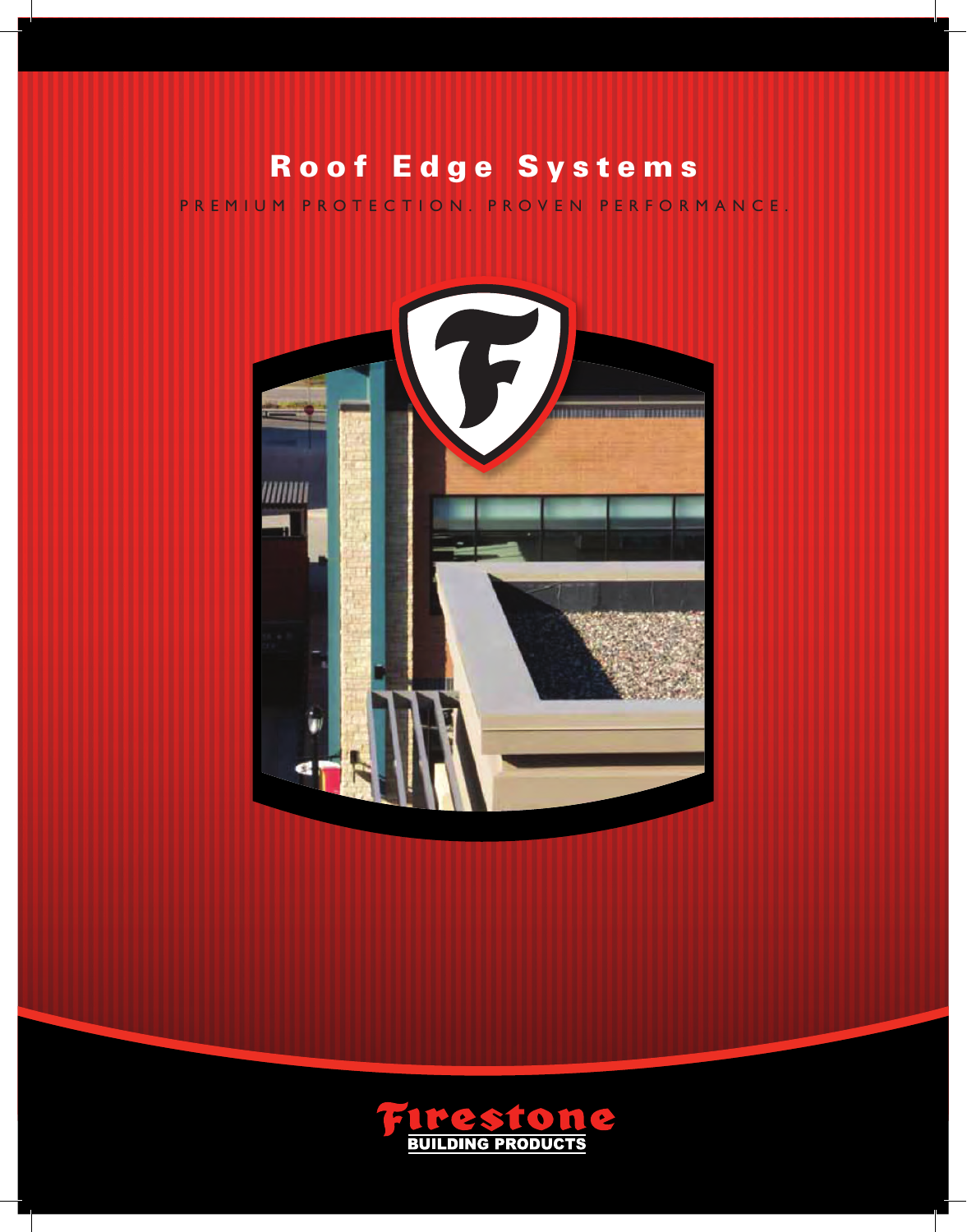#### **Single-Ply / 24 ga / 040 / 050 / 063**

Firestone RubberGard™ has always been the gold standard in roofing longevity. Now we've gone Platinum. Firestone AnchorGard Fascia is now available with an unsurpassed 30-year finish warranty. Available in standard or custom sizes.

# *F*irestone

**ROOF EDGE SYSTEMS**

Firestone total-system warranties assure complete wind protection from edge to edge. Every building is subject to wind-related roof damage and, all too often, shop-bent edges are installed that do not meet recognized industry standards, resulting in compromised performance.

- Single-source full-roof system, covered under one warranty; roof edge system to be inspected after completion of project to assure correct installation of product
- Firestone fascia products do not require stripping-in of the field sheet, thus preventing seams, possible delamination and potential leaks
- Products designed so that the Firestone membrane is never penetrated below the waterline
- Arrives at job site with all fasteners, splice plates and drivers included (sealant provided by others)
- Details, color charts and samples are readily available for submittal and approval
- Firestone products are Factory Mutual-approved and have also been independently tested according to ANSI/SPRI ES-I Wind Design Guide
- With express five-day and standard nine-day lead times, Firestone products can quickly be on site, ready to install



## **BUR Modified / 24 ga / 040**



#### Firestone AnchorGard MB Fascia

Systems have a strong, extruded aluminum bar with a snap-on cover. The system installs to the outside edge of the building, with no waterline membrane penetrations, eliminating stripping-in of the metal edge, providing faster installation times and labor savings.



### **AnchorGard™ Canted**

#### **Single-Ply / BUR Modified / 050 / 063**

Firestone AnchorGard Fascia is now available in larger face heights and heavier gauges, which eliminates the need for fascia extenders, saving substantial time and labor costs. Available in standard or custom sizes.

#### AnchorGard™ Large Face

#### **Single-Ply / BUR Modified / 050 / 063**

AnchorGard Canted version is a strong, extruded aluminum bar with a 20 ga galvanized, continuous cleat. This unique, nonpenetrating design can be used on a variety of roof conditions. The system installs over existing wood cant or formed metal cant, with no waterline penetrations.

## **Single-Ply / 24 ga / 040**  Firestone AnchorGard SP Systems

have a strong, extruded aluminum bar with a snap-on cover. The system installs to the outside edge of the building with no waterline membrane penetrations, eliminating stripping-in of the metal edge, providing faster installation times and labor savings.



#### **Single-Ply / 24 ga / 040 / 050 / 063**

Both Firestone EdgeGard and EdgeGard+ use a versatile, 24 ga galvanized water dam with crimp-on fascia cover. Concealed fasteners and splice plates make for an easy-to-install system without any penetrations of the membrane at the waterline.



Firestone Coping is a full snap-on design for attachment to either treated wood nailers or to the top of masonry walls. This system utilizes 12"-wide anchor clips with stainless steel springs to insure long-term, positive attachment and ease of installation. Concealed coping splice plates have dual noncuring sealant strips on each side of the joint for added protection against water entry. Firestone Coping is custom-fabricated in sizes to meet exact job requirements.



### **AnchorGard™ MB**







AnchorGard<sup>™</sup> SP



#### EdgeGard+<sup>™</sup>



### Coping



**MB Version** Firestone Flashing <u>Ce</u>ment Fascia Cover 12'-0" Lengths 1 ¼" #9 x 2" Stainless Steel Fasteners

> ¼" x 1¼" Masonry/Wood Fasteners 24" o.c. (Provided)





Flashing Strip

12" o.c. (Provided)